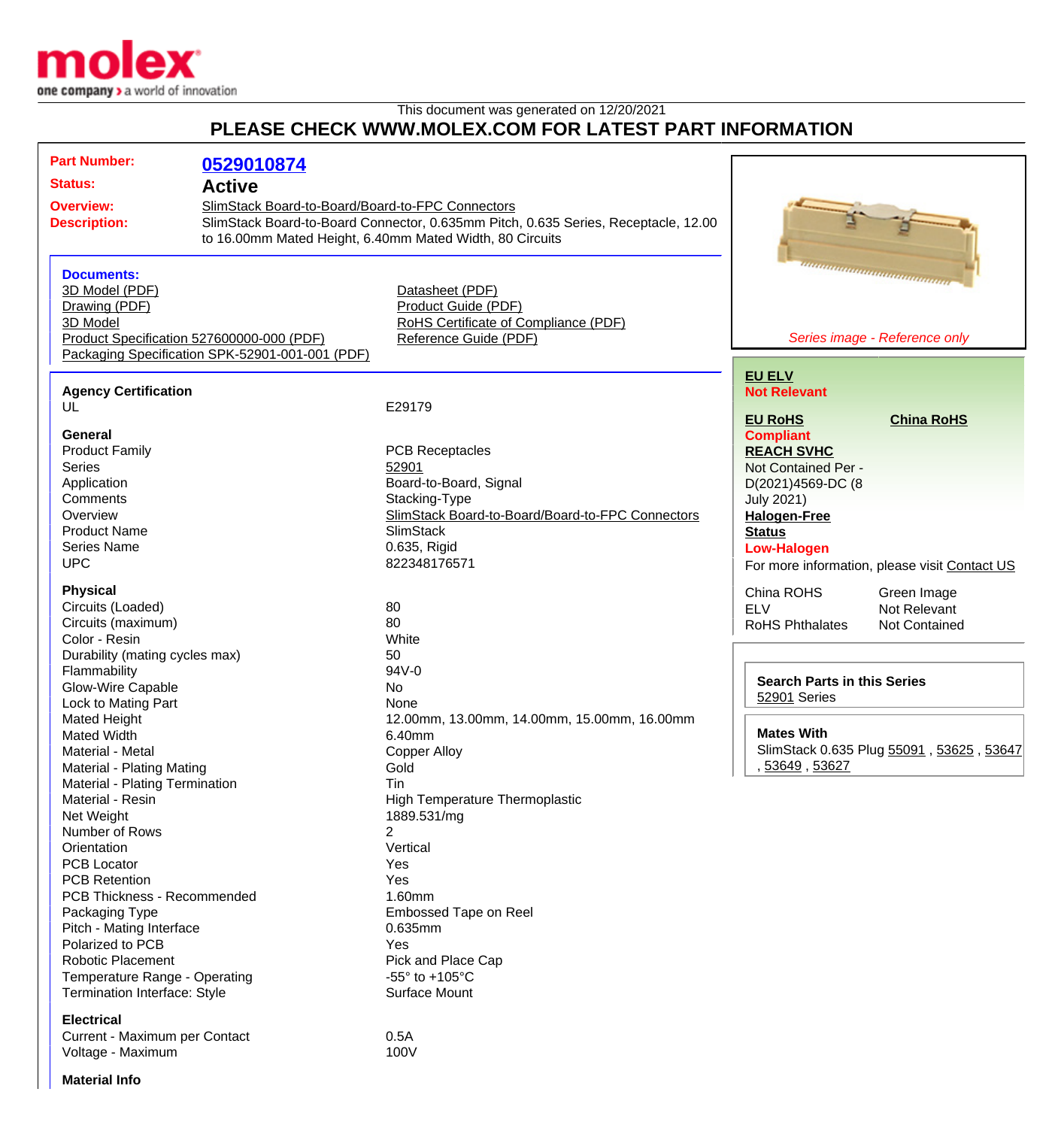**Reference - Drawing Numbers** Packaging Specification SPK-52901-001-001 Product Specification 527600000-000<br>Sales Drawing 527600000-008-0

SD-52901-008-001, SD-52901-009-001, SD-52901-015-001, SD-52901-017-001

## This document was generated on 12/20/2021 **PLEASE CHECK WWW.MOLEX.COM FOR LATEST PART INFORMATION**